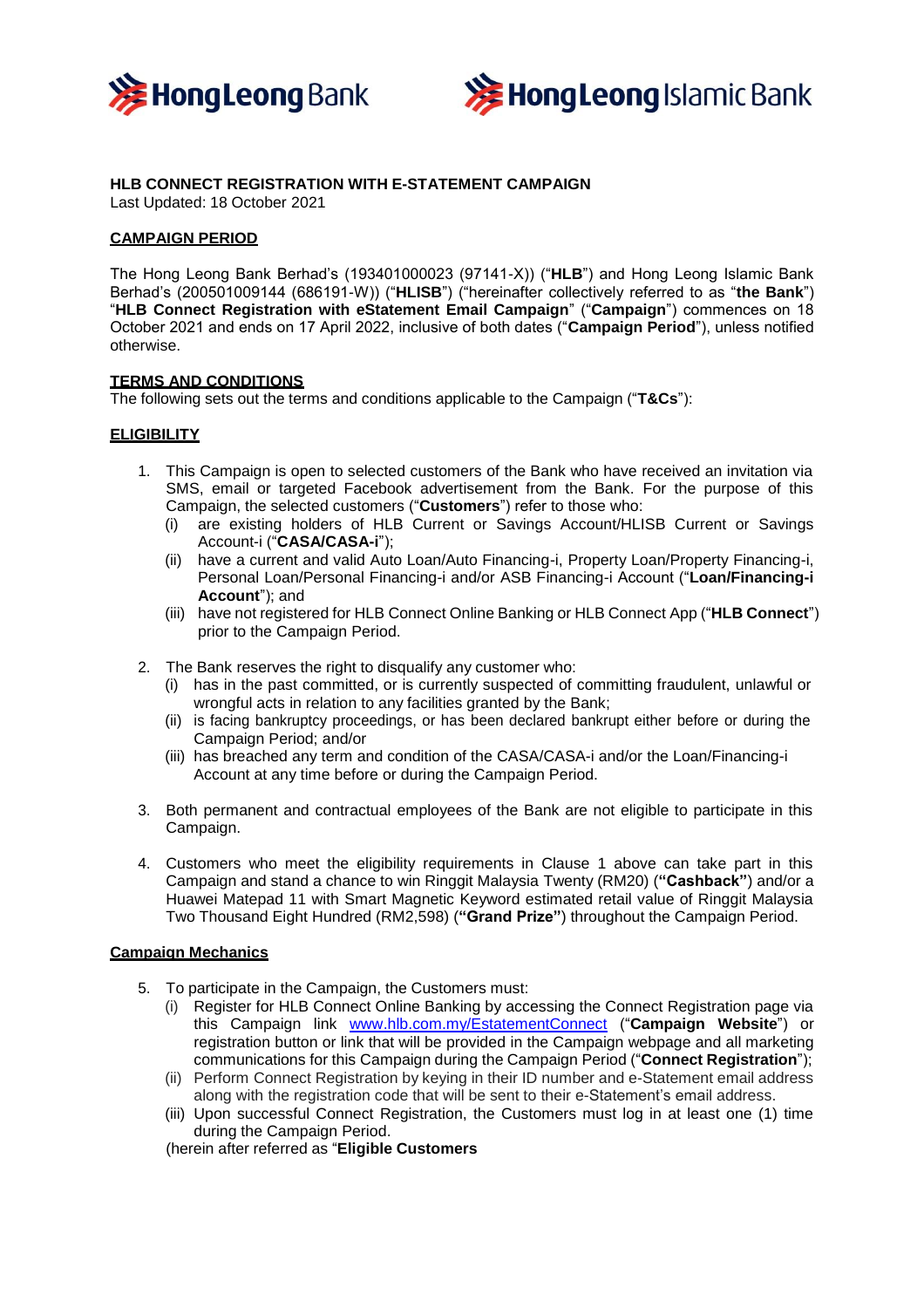



- 6. The total Cashback allocation for this Campaign is Ringgit Malaysia Ten Thousand Four Hundred (RM10,400). The Cashback will be awarded to a total of five hundred twenty (520) Eligible Customers ("**Cashback Winners**") according to the winner selection method specified below.
- 7. The total Grand Prize allocation for this Campaign is limited to six (6) units of Huawei Matepad 11 with Smart Magnetic Keyboard. The Grand Prizes will be awarded to a total of six (6) Eligible Customers (**"Grand Prize Winners"**) according to selection method specified below.
- 8. A Cashback Winner could also be selected as the Grand Prize Winner as long as they meet the criteria set out below. Each Eligible Customer is eligible to receive only one (1) Cashback and/or One (1) Grand Prize throughout this Campaign. The Cashback and Grand Prize are nontransferable to any third party and non-exchangeable for up-front credit, cheque or benefit-inkind.

### **Winner Selection Method**

9. As part of the Cashback and Grand Prize Winners selection process, the Bank will allocate a sequence number to each Eligible Customer who has registered for HLB Connect and performed first log in throughout the Campaign Period starting from sequence number "1".

### **Selection of Cashback Winners**

10. Every  $50<sup>th</sup>$  Eligible Customer bearing the following serial numbers will be selected as the Cashback Winners:  $50<sup>th</sup>$ , 100<sup>th</sup>, 150<sup>th</sup>, 200<sup>th</sup>, and so forth. A total of twenty (20) Cashback Winners will be selected each Week during the Campaign Period as set out in Table 1 below.

| Week            | <b>Duration</b>                     |
|-----------------|-------------------------------------|
|                 | 18 October 2021 - 24 October 2021   |
| $\overline{2}$  | 25 October 2021 - 31 October 2021   |
| 3               | 1 November 2021 - 7 November 2021   |
| 4               | 8 November 2021 - 14 November 2021  |
| 5               | 15 November 2021 - 21 November 2021 |
| 6               | 22 November 2021 - 28 November 2021 |
| $\overline{7}$  | 29 November 2021 - 5 December 2021  |
| 8               | 6 December 2021 - 12 December 2021  |
| 9               | 13 December 2021 - 19 December 2021 |
| 10              | 20 December 2021 - 26 December 2021 |
| 11              | 27 December 2021 - 2 January 2022   |
| 12 <sup>°</sup> | 3 January 2022 - 9 January 2022     |
| 13              | 10 January 2022 - 16 January 2022   |
| 14              | 17 January 2022 - 23 January 2022   |
| 15              | 24 January 2022 - 30 January 2022   |
| 16              | 31 January 2022 - 6 February 2022   |
| 17              | 7 February 2022 - 13 February 2022  |
| 18              | 14 February 2022 - 20 February 2022 |

#### **Table 1**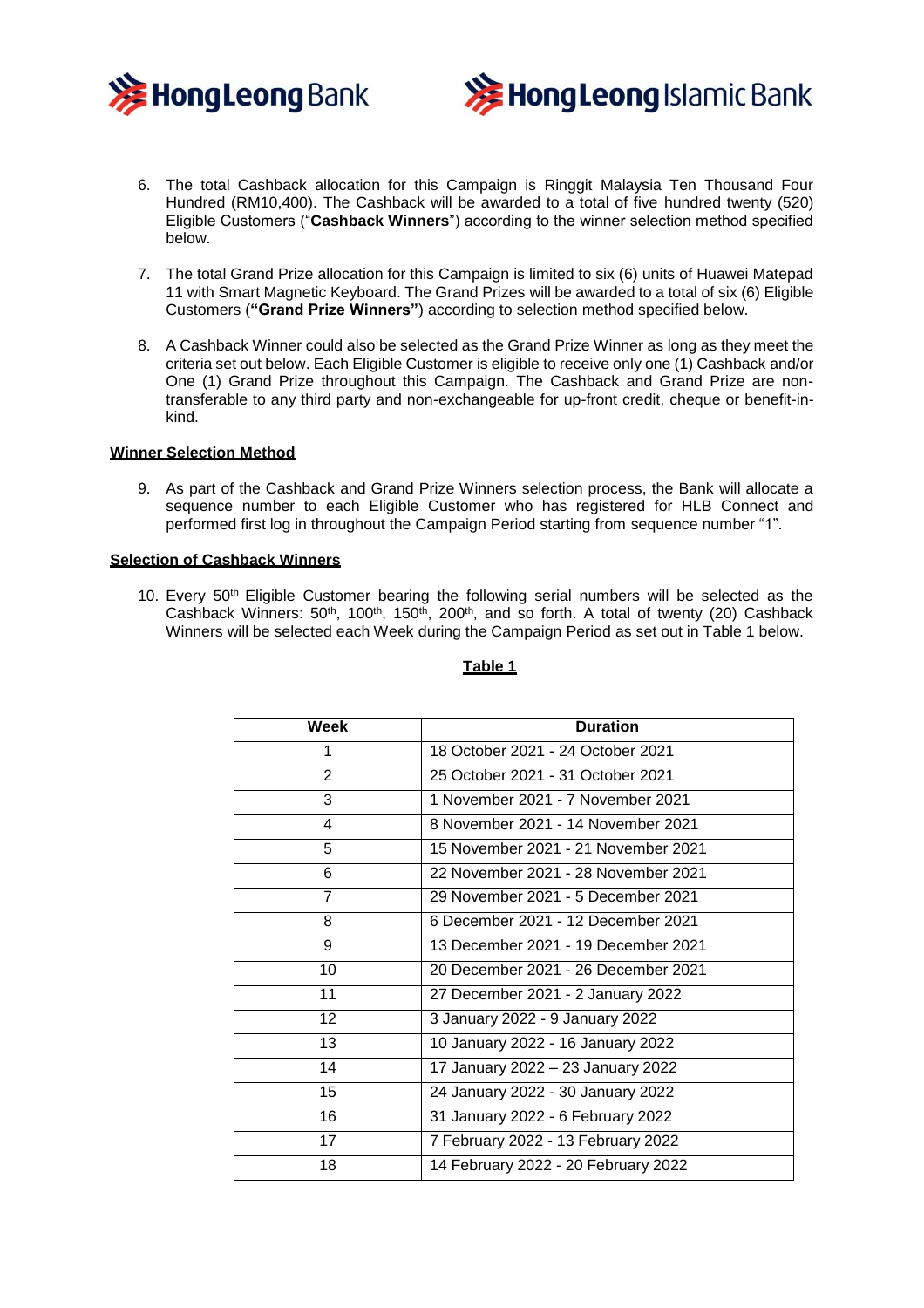



| 19 | 21 February 2022 - 27 February 2022 |
|----|-------------------------------------|
| 20 | 28 February 2022 - 6 March 2022     |
| 21 | 7 March 2022 - 13 March 2022        |
| 22 | 14 March 2022 - 20 March 2022       |
| 23 | 21 March 2022 - 27 March 2022       |
| 24 | 28 March 2022 - 3 April 2022        |
| 25 | 4 April 2022 - 10 April 2022        |
| 26 | 11 April 2022 - 17 April 2022       |

11. The selection criteria above will be repeated for the subsequent Week throughout the Campaign Period.

# **Selection of Grand Prize Winners**

12. Every 15,000<sup>th</sup> Eligible Customer bearing the following serial numbers will be selected as the Grand Prize Winners: 15,000<sup>th</sup>, 30,000<sup>th</sup>, 45,000<sup>th</sup>, 60,000<sup>th</sup> and so forth. A total of Six (6) Grand Prize Winners will be selected to win the Grand Prize throughout the Campaign Period.

#### **Fulfilment of Cashback**

- 13. Eligible Customers will be notified if they have been selected as the Cashback Winners. The Cashback Winners list will be published in the Campaign Website by 16 May 2022.
- 14. The Cashback will be credited to the Cashback Winners' CASA/CASA-i by 8 July 2022.
- 15. As such, the Cashback Winners must maintain an active and valid CASA/CASA-i with the Bank until 8 July 2022 to enable the Cashback fulfilment, failing which the Cashback shall be forfeited.
- 16. Cashback Winners who do not have CASA/CASA-i with the Bank will be required to open one by 6 June 2022 to enable the Cashback to be credited into their CASA/CASA-i.
- 17. It is the obligation of the Cashback Winners to contact the Bank regarding the non-receipt of the Cashback before 30 July 2022, failing which the Cashback Winners are deemed to have received the Cashback and any claim for reimbursement will not be processed.

#### **Fulfilment of Grand Prize**

- 18. Grand Prize Winners will be notified if they have been selected as the Grand Prize Winners. The Grand Prize Winners list will be published in the Campaign Website by 16 May 2022.
- 19. The Grand Prize will be sent to the Bank's branch nearest to the Grand Prize Winners' address before 8 July 2022, to be collected by the Grand Prize Winner at their own cost and expenses by 31 October 2022. The Grand Prize Winners must collect the Grand Prize before 31 October 2022, failing which the Grand Prize shall be forfeited.
- 20. A biometric verification will be required at the branch during the collection of the Grand Prize. In the event the Grand Prize Winners are unable to collect the Grand Prize themselves, the Grand Prize Winners may nominate a designated representative to collect the Grand Prize. The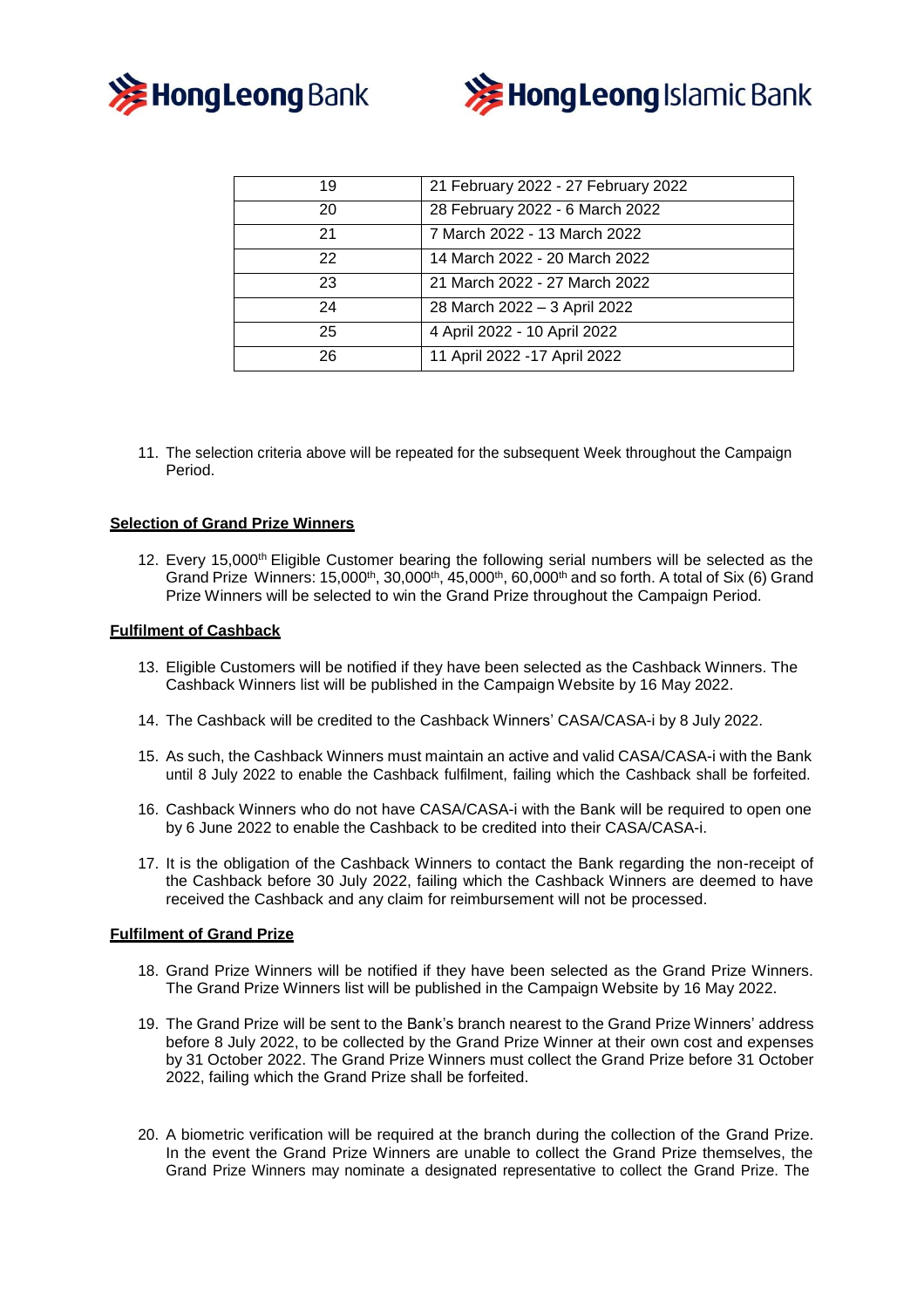



representative will be required to present a written authorization from the Grand Prize Winner and a photocopy of the Grand Prize Winner's identity card (front & black) or latest and valid passport (applicable to foreigner) . For the avoidance of doubt, the Bank gives no representation or warranty with respect to the quality or suitability of the Grand Prize (including but not limited to the validity and/or usage of the Grand Prize and shall not be responsible to replace any lost, stolen or damaged Grand Prize) The Grand Prize Winners shall deal directly with the manufacturer/supplier for any queries, disputes or claims pertaining to the Grand Prize without recourse to the Bank. The Bank reserves the rights to replace the Grand Prize with any other items or cash back of equal value at its sole and discretion with prior notice.

21. The Grand Prize featured in all printed materials and/or the Campaign Website is for illustration purposes only. Any props, accessories or equipment featured with the Grand Prize in any pictorial materials are for decorative purposes and shall not form part of the Grand Prize.

# **General**

- 22. By participating in this Campaign, the Eligible Customers agree: :
	- that they have read, understood, accepted and agreed to be bound by the T&Cs herein;
	- (ii) that they have read, understood, accepted and agreed to be bound by the Bank's Privacy Notice, both of which are available at the Bank's website [\(www.hlb.com.my](http://www.hlb.com.my/) / [www.hlisb.com.my](http://www.hlisb.com.my/) );
	- (iii) that all records of the fulfilment of the requirements under Clauses 4 & 5 captured by the Bank's system within the Campaign Period and the Cashback Winners and Grand Prize Winners selection shall be accurate and final;
	- (iv) that the Bank's decisions on all matters regarding the Campaign shall be final, conclusive and binding on all Eligible Customers;
	- (v) to consent to the Bank to disclose their mobile numbers and/or email addresses to the vendor(s) appointed by the Bank to provide SMS and/or email services for this Campaign;
	- (vi) to be responsible for providing the Bank with their valid and current contact details including mobile number, address and email address, and promptly notifying the Bank in the event of changes;
	- (vii) to access the Campaign Website at regular intervals to view the T&Cs of the Campaign, announcement of the Cashback and Grand Prize Winners (it is the responsibility of the Eligible Customers to check the Campaign Website to see whether they have been selected as the winners) and to ensure that they keep up-to-date with any changes or variations to the T&Cs; and
	- (viii) to be liable and shall personally bear all applicable taxes, government fees or any other charges that may be levied against them under applicable laws, if any, in relation to their participation in this Campaign.
- 23. The Bank reserves the right:
	- (i) with prior notice to the customers, to add, delete, suspend or amend the T&Cs listed here, either fully or partially, or to terminate the Campaign, by posting on the Campaign Website and/or the Bank's official Social Media pages; and
	- (ii) to forfeit the Cashback and Grand Prize in the event of non-compliance by the customers of the T&Cs herein, the Terms and Conditions for the use of HLB Connect, the General Terms and Conditions of Accounts, the Terms and Conditions governing the respective Loan/Financing- i Accounts and all other laws/rules applicable.
- 24. In addition to the T&Cs stipulated above, the Eligible Customers agree that the Terms and Conditions for the use of HLB Connect, the General Terms and Conditions of Accounts and the Terms and Conditions governing the respective Loan/Financing- i Accounts shall be read together with these T&Cs as an entire agreement. In the event of any discrepancies between T&Cs herein, the Terms and Conditions for the use of HLB Connect, the General Terms and